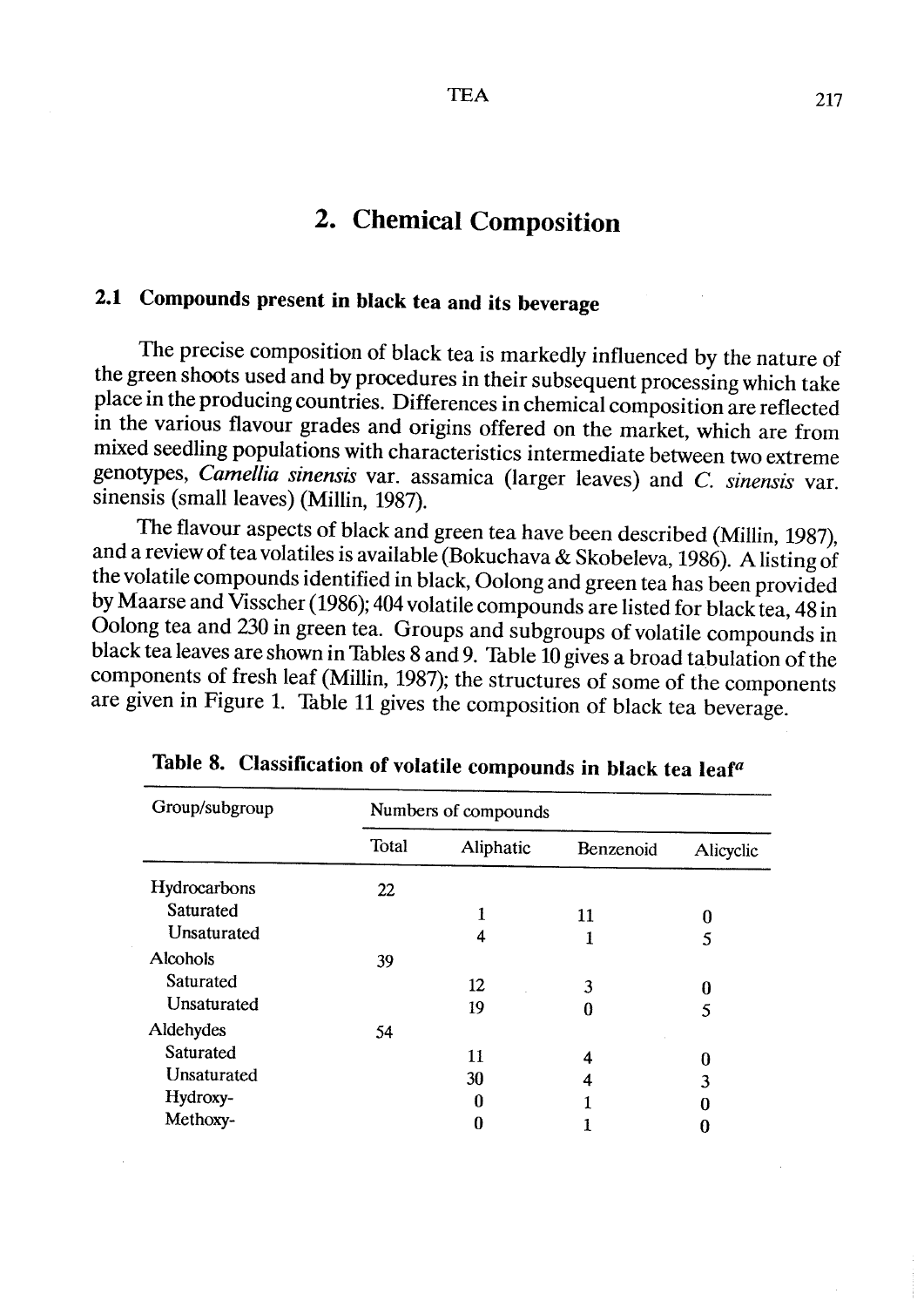| Group/subgroup      |              | Numbers of compounds |                |                |
|---------------------|--------------|----------------------|----------------|----------------|
|                     | Total        | Aliphatic            | Benzenoid      | Alicyclic      |
| Ketones             | 48           |                      |                |                |
| Mono-               |              |                      |                |                |
| Saturated           |              | 10                   | 9              | $\mathbf{1}$   |
| Unsaturated         |              | 11                   | $\bf{0}$       | 12             |
| Hydroxy-            |              | $\mathbf{1}$         | $\bf{0}$       | $\mathbf{1}$   |
| Di-                 |              |                      |                |                |
| Saturated           |              | $\overline{c}$       | $\bf{0}$       | $\bf{0}$       |
| Unsaturated         |              | $\bf{0}$             | $\bf{0}$       | $\mathbf{1}$   |
| Hydroxy-            |              | $\bf{0}$             | $\bf{0}$       | $\bf{0}$       |
| <b>Acids</b>        | 72           |                      |                |                |
| Saturated           |              | 38                   | $\overline{c}$ | $\bf{0}$       |
| Unsaturated         |              | 28                   | $\bf{0}$       | $\bf{0}$       |
| Hydroxy-            |              | $\boldsymbol{2}$     | $\mathbf{1}$   | $\bf{0}$       |
| Oxo-                |              | $\mathbf{1}$         | $\bf{0}$       | $\bf{0}$       |
|                     | 52           |                      |                |                |
| <b>Esters</b>       |              | 16                   | 12             | $\overline{c}$ |
| Saturated           |              | 19                   | $\mathbf{1}$   | $\overline{c}$ |
| Unsaturated         |              |                      |                |                |
| Acetal              | $\mathbf{1}$ | $\mathbf{1}$         | $\bf{0}$       |                |
| Nitrogen-containing | 19           |                      |                |                |
| <b>Nitriles</b>     |              | 4                    | $\mathbf{1}$   | $\bf{0}$       |
| Amides              |              | $\overline{c}$       | $\bf{0}$       | $\mathbf{0}$   |
| Amines              |              |                      |                |                |
| Primary             |              | 5                    | 2              | $\bf{0}$       |
| Secondary           |              | $\bf{0}$             | 3              | $\bf{0}$       |
| Aza-, Diaza-        |              | $\overline{c}$       | $\bf{0}$       | $\bf{0}$       |
| Sulfur-containing   | 5            |                      |                |                |
| Thiols              |              | 3                    | $\bf{0}$       | $\bf{0}$       |
| Thioether           |              | $\mathbf{1}$         | $\bf{0}$       | $\bf{0}$       |
| Other               |              | $\mathbf{1}$         | $\bf{0}$       | $\bf{0}$       |
| Phenols             | 11           |                      |                |                |
| Monohydroxy-        |              |                      | $\bf 8$        |                |
| Alkoxy- (ethers)    |              |                      | $\mathbf{3}$   |                |
|                     |              |                      |                |                |
| Totals              | 323          | 224                  | 67             | 32             |

 $\hat{\boldsymbol{\epsilon}}$ 

 $\bar{z}$ 

## Table 8 (contd)

a From Maarse & Visscher (1986)

0, none found

-, not applicable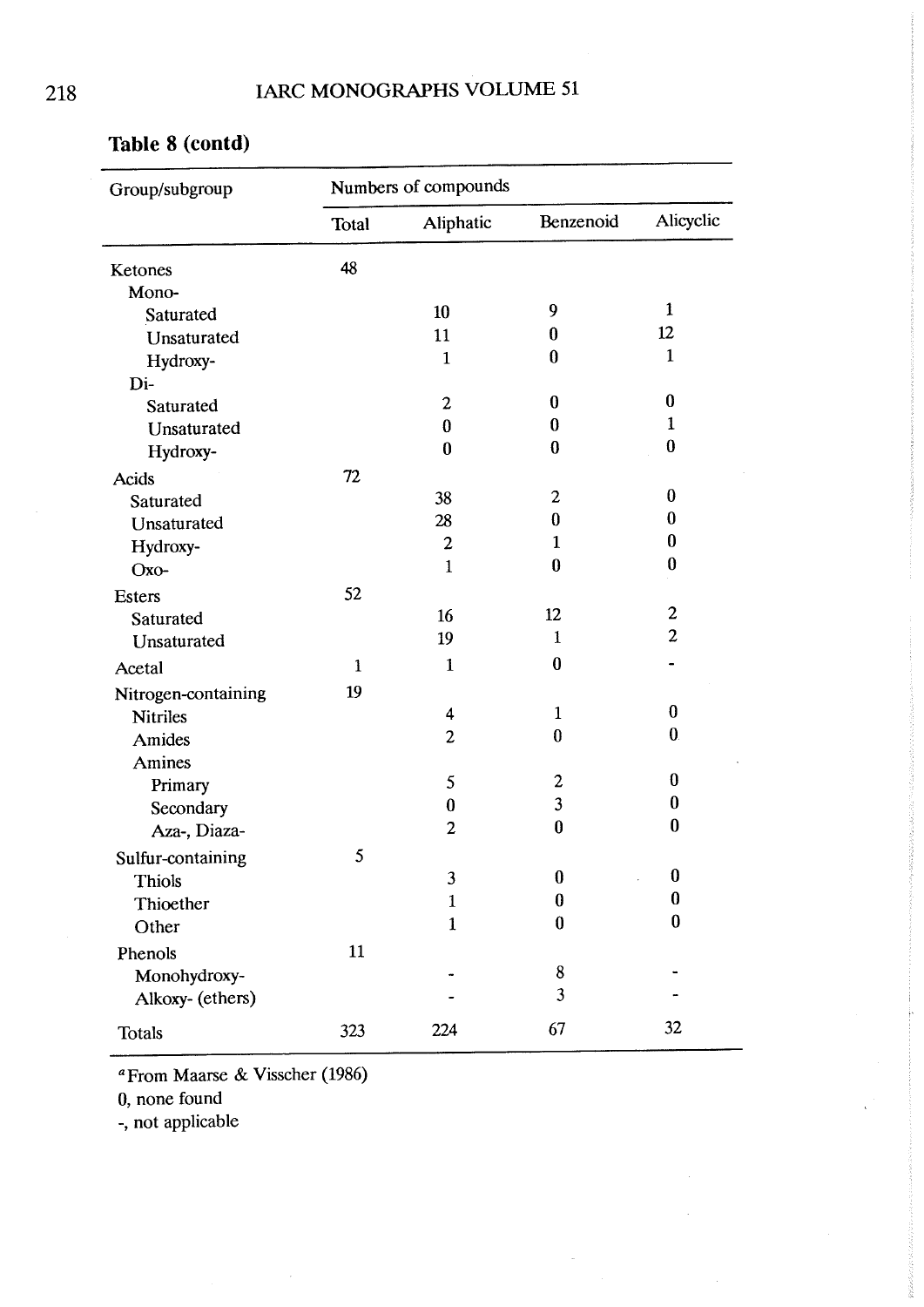| Group/<br>subgroup | Epoxides Furans              |    |                | Pyrans Lactones Pyrroles |                          | Benzo-<br>pyrrole<br>(indole) | Pyrazines                | Pyridines | Benzo-<br>pyridines<br>(quinolines)                  | Thiophene                    | Thiazoles | Benzo-<br>xazoles | Total |
|--------------------|------------------------------|----|----------------|--------------------------|--------------------------|-------------------------------|--------------------------|-----------|------------------------------------------------------|------------------------------|-----------|-------------------|-------|
| Simple             |                              |    |                |                          |                          |                               | $\overline{\phantom{a}}$ |           | $\overline{\phantom{a}}$                             |                              |           |                   |       |
| Hydrogenated       | ł                            |    | $\overline{2}$ |                          | $\overline{\phantom{a}}$ |                               |                          | -         |                                                      |                              |           |                   |       |
| Alkyl-             | 6                            | 4  |                | 13                       | $\overline{\phantom{a}}$ | $\overline{\phantom{a}}$      | 11                       | 11        | 7                                                    |                              |           |                   |       |
| Alkoxy-            | $\qquad \qquad \blacksquare$ |    | $\rightarrow$  |                          |                          |                               | -                        |           | $\overline{\phantom{a}}$                             | $\overline{\phantom{a}}$     | 5         |                   |       |
| Aldehydes          | $\overline{\phantom{a}}$     |    |                |                          | ۰                        |                               |                          |           | ⊷                                                    | $\qquad \qquad \blacksquare$ |           |                   |       |
| Alcohols           | $\qquad \qquad \blacksquare$ |    |                |                          | -                        |                               |                          |           |                                                      |                              |           |                   |       |
| Acyl-              |                              |    |                | $\overline{\phantom{a}}$ | 3                        |                               | ÷                        |           | $\overline{\phantom{a}}$<br>$\overline{\phantom{m}}$ |                              |           |                   |       |
| Aryl-              |                              |    |                |                          | $\blacksquare$           |                               |                          | 2         | $\qquad \qquad \blacksquare$                         |                              |           |                   |       |
| Totals             | 6                            | 12 | $\overline{2}$ | 14                       | 3                        |                               | 11                       | 16        | $\mathcal{L}$                                        |                              | י         |                   | 81    |

Table 9. Classification of heterocyclic (oxygen-, nitrogen- and sulfur-containing) volatile compounds in dry black tea $^{\boldsymbol{a}}$ 

 $\mathcal{L}$ 

a From Maarse & Visscher (1986)

 $\sim$ 

-, not reported

 $\sim$ 

**TEA**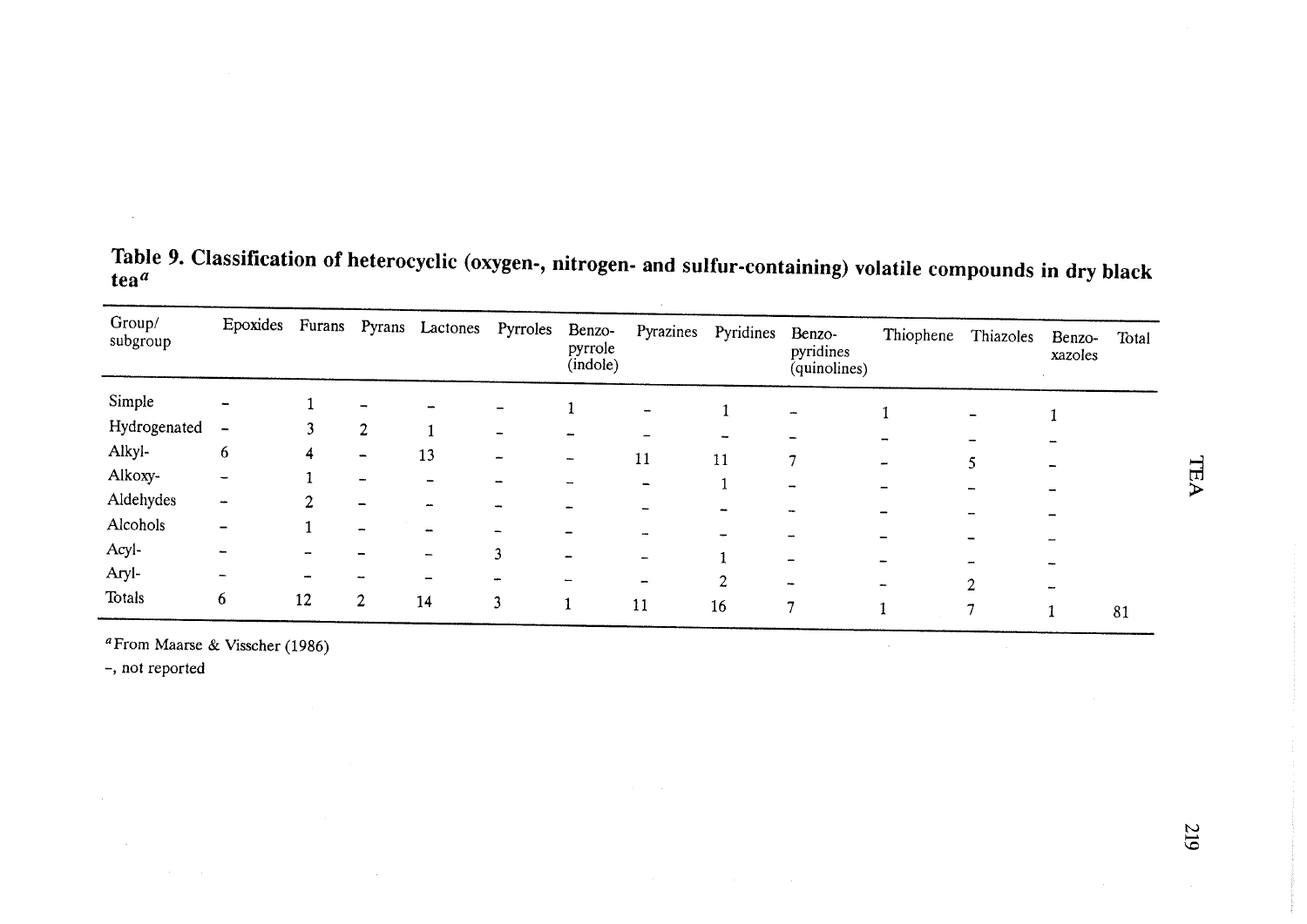| Substance                         | % dry weight            |
|-----------------------------------|-------------------------|
| Flavanols                         | 25                      |
| Epi-gallocatechin gallate         | $9 - 13$                |
| Epi-catechin gallate              | $3 - 6$                 |
| Epi-gallocatechin                 | $3-6$                   |
| Epi-catechin                      | $1-3$                   |
| Others                            | $1-2$                   |
| Flavonols and flavonol glycosides | $3-4$                   |
| Flavanediols                      | $2 - 3$                 |
| Polyphenolic acids and depsides   | 5                       |
| Other polyphenols                 | $\overline{\mathbf{3}}$ |
| Caffeine                          | $3 - 4$                 |
| Theobromine                       | 0.2                     |
| Theophylline                      | 0.04                    |
| Amino acids                       | 4                       |
| Organic acids                     | 0.5                     |
| Monosaccharides                   | $\overline{4}$          |
| Polysaccharides                   | $13 - 14$               |
| Protein                           | 15                      |
| Cellulose                         | 7                       |
| Lignin                            | 6                       |
| Lipids                            | 3                       |
| Chlorophyll and other pigments    | 0.5                     |
| Ash                               | 5                       |
| <b>Volatiles</b>                  | $0.01 - 0.02$           |
|                                   |                         |

Table 10. Composition of fresh tea leaf, var. assamica<sup>a</sup>

<sup>a</sup> Adapted from Sanderson (1972), Graham (1984) and Millin (1987)

Black tea beverage differs in composition from fresh leaf in that most of the flavanols and some of the other phenolic materials are converted to the oxidized forms known as theaflavins and thearubigins. The total flavanol level is reduced to 10%, and theaflavins may be present at a level of 1-3% and thearubigins at a level of 10-40% (Graham, 1984; Ullah et al., 1984). Changes in pigmentation and aroma also take place. All other components are virtually unchanged (Millin, 1987).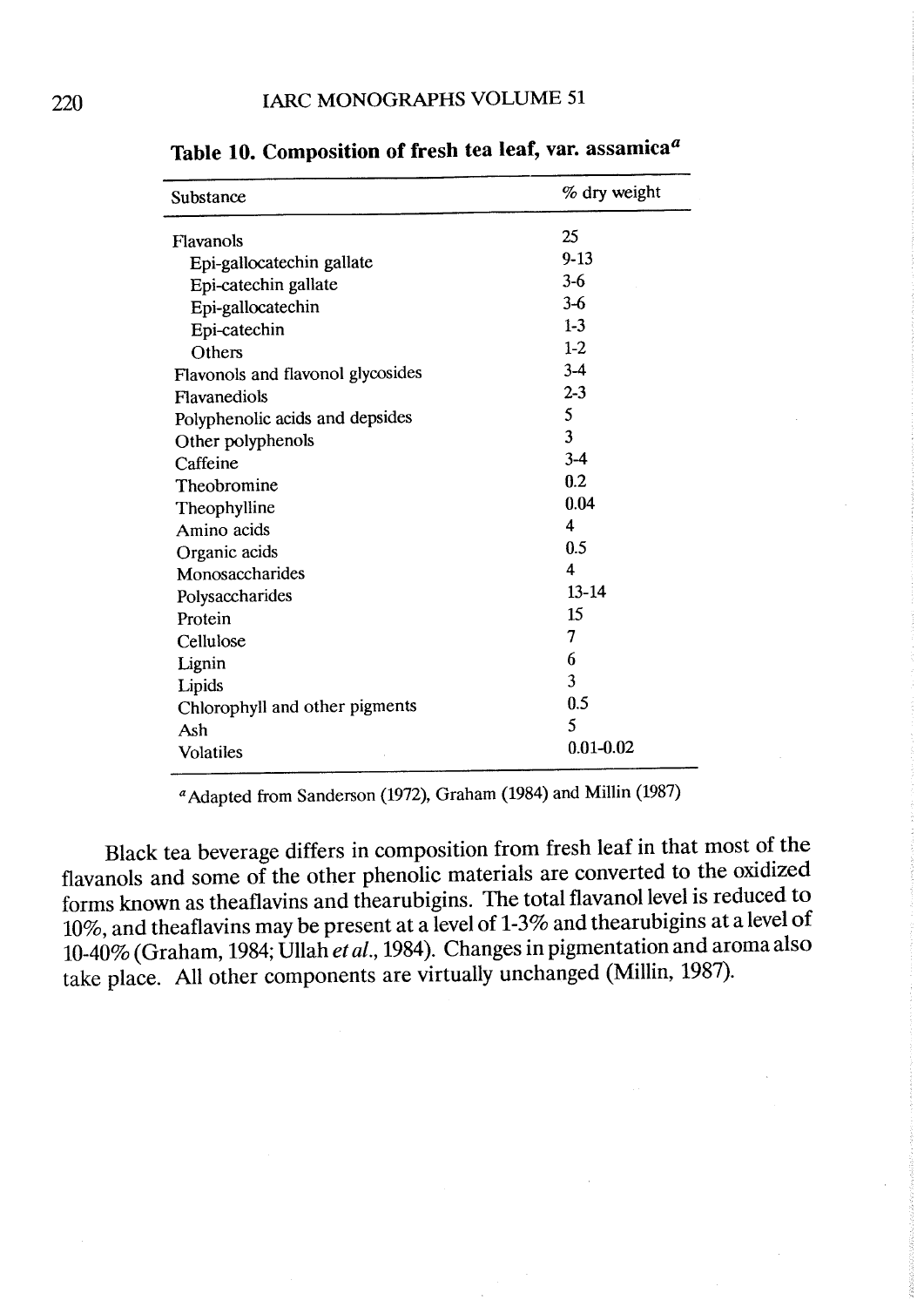



Fig. 1. Structures of sorne important tea components (From Milln, 1987)

Flavan -  $3,4$  - diols (Ieucoanthocyanins) $R_1$ ,  $R_2 = H$  or OH



- $(-)$  epi-gallocatechin gallate, R = OH
- $(-)$  epi-catechin gallate, R = H
- (-) epi-gallocatechin, R = OH
- (witout galloyl ester group, positon 3) $(-)$  epi-catechin,  $R = H$
- (without galloyl ester group, position 3)



#### Flavonols

Kaempterol,  $R_1 = R_2 = H$ Quercetin,  $R_1 = OH$ ,  $R_2 = H$ Myricetin,  $R_1 = R_2 = OH$ 



Theogailin (3-gaJloylquinic acid)

$$
HO2C - CH - CH2-CH2-CO
$$
  
\n
$$
HH2
$$
  
\n
$$
NH2
$$
  
\n
$$
NH2
$$

Theanine (γ-N-ethylglutamine





Bistlavanois



**Theatlavins** 

Theaflavin (R<sub>1</sub> = R<sub>2</sub> = OH) Theaflavin monogallates  $(R_1 =$  galloyl  $R_2$  = OH) or  $R_1$  = OH,  $R_2$  = galloyl Theaflavin digallate (R<sub>1</sub> = R<sub>2</sub> = galloyl)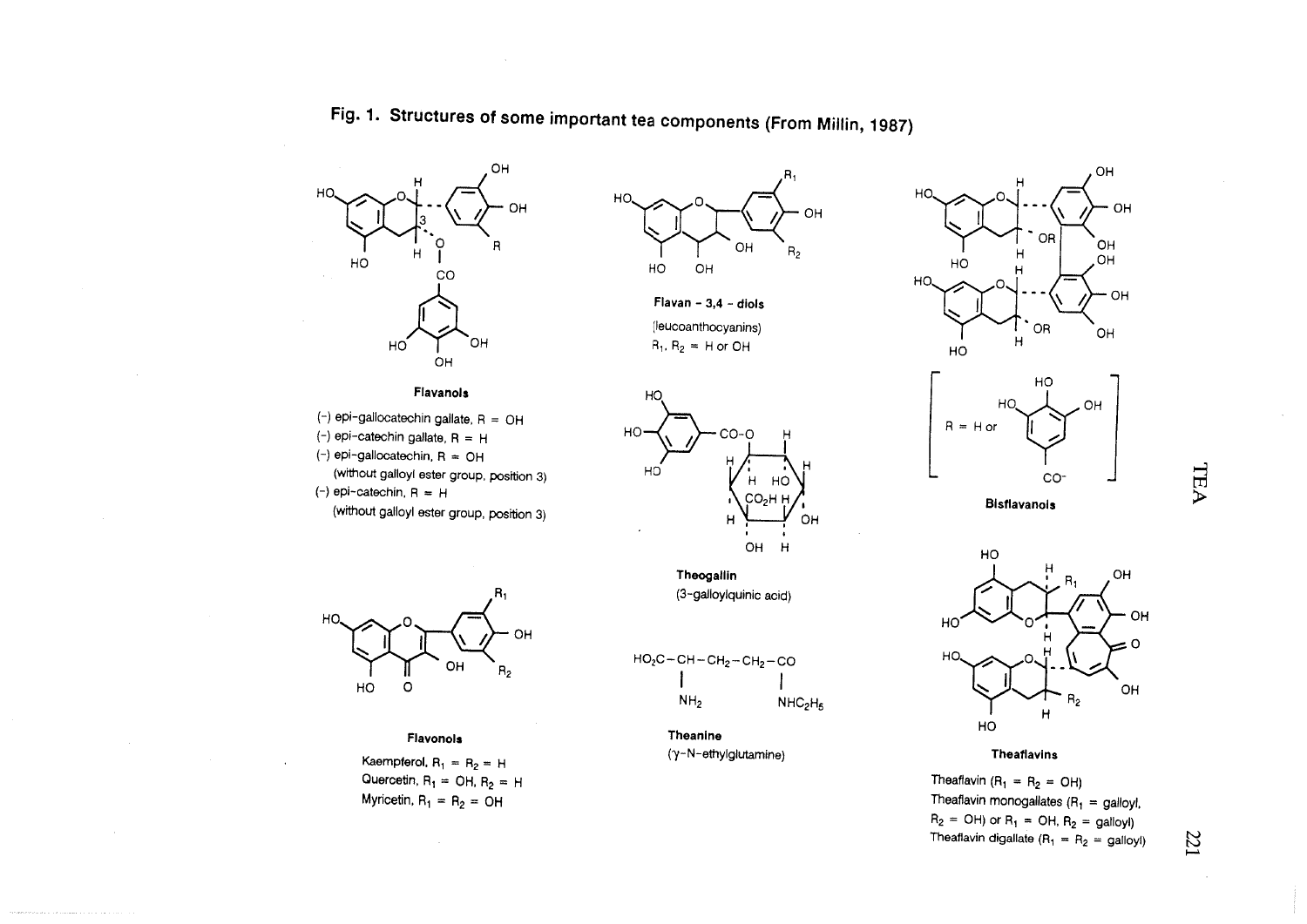| Substance                 | % dry weight |
|---------------------------|--------------|
| Epi-gallocatechin gallate | 4.6          |
| Epi-gallocatechin         | 1.1          |
| Epi-catechin gallate      | 3.9          |
| Epi-catechin              | 1.2          |
| Flavonol glycosides       | trace        |
| <b>Bisflavanols</b>       | trace        |
| <b>Theaflavins</b>        | 2.6          |
| Theaflavic acid           | trace        |
| Thearubigins              | 35.9         |
| Caffeine                  | 7.6          |
| Theobromine               | 0.7          |
| Theophylline              | 0.3          |
| Gallic acid               | 1.2          |
| Chlorogenic acid          | 0.2          |
| Oxalic acid               | 1.5          |
| Malonic acid              | 0.02         |
| Succinic acid             | 0.1          |
| Malic acid                | 0.3          |
| Aconitic acid             | 0.01         |
| Citric acid               | 0.8          |
| Lipids                    | 4.8          |
| Monosaccharides           | 6.9          |
| Pectin                    | 0.2          |
| Polysaccharides           | 4.2          |
| Peptides                  | 6.0          |
| <b>Theanine</b>           | 3.6          |
| Other amino acids         | 3.0          |
| Potassium                 | 4.8          |
| Other minerals            | 4.7          |
| <b>Volatiles</b>          | 0.01         |

Table 11. Composition of a black tea beverage $a$ 

<sup>a</sup> Adapted from Graham (1984)

The quantitative data given below generally refer to the content in dry black tea. ln order to provide representative values for the content in hot beverage prepared by steeping loose tea (or in tea bags), it is convenient and realistic to assume usage of 13.5 g black tea per litre of hot water, providing six 150-ml cups of consumable brew (or  $6.67$  cups in all). Thus, 200 cups are available from 450 g black tea, giving 2.25 g black tea per cup. Spiler (1984) assumed an average of 2.27 g per teabag in a cup for US usage.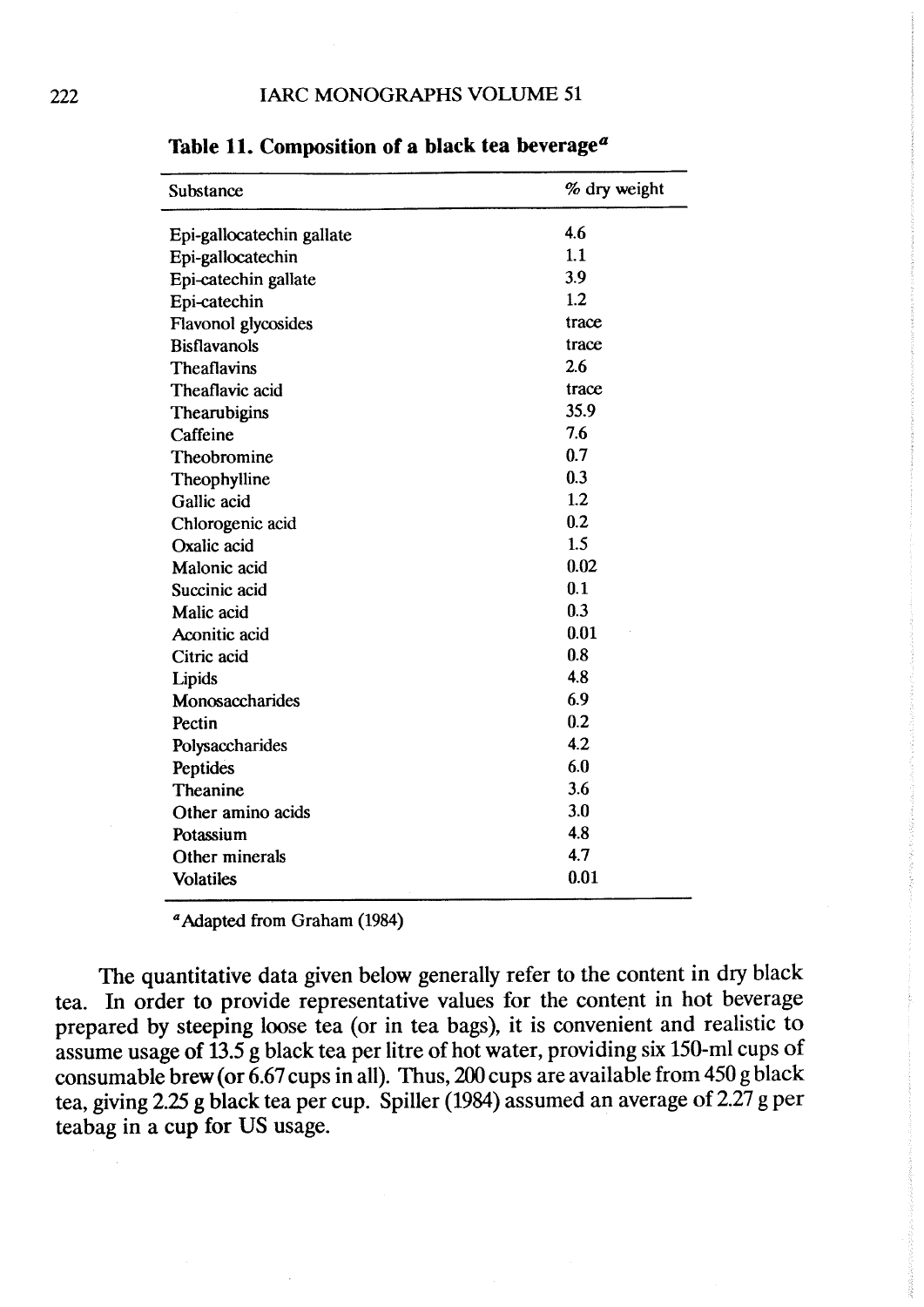At a yield of 23-28% w/w soluble solids in black tea from, say, a 3-5 min brew or first withdrawal, 2.25 g per cup would provide 0.3% w/w soluble solids per cup.

### (a) Nonvolatile eompounds

Considerable information is given by Yamanishi (1986) on the changes in composition of both nonvolatile and volatile components during storage under both normal and accelerated conditions.

## (i) Caffeine and other purines

Because brewing techniques vary widely according to cultural customs around the world (Woodward, 1980), estimation of caffeine intake from tea is subject ta considerable variation (Stavric *et al.*, 1988). There is little published information on extraction efficiency under household conditions, but examination of the caffeine contents of brewed tea (Bunker & Mc Williams, 1979) allowed the Working Group to ca1culate an extraction efficiency of total solids in the range of 20-30%.

Caffeine has been reported to be present in dry black tea at 3-4% (Millin, 1987), depending upon the type of leaf used (e.g., there is more in fresh shoots). More detailed information is available from Cloughley (1983). ln five samples of commercial blended black tea available in the UK, Kazi (1985) found caffeine contents ranging from 2.7-3.2% by a high-performance liquid chromatography procedure.

Table 12 provides estimates of probable caffeine contents per cup of brewed tea, together with directly obtained data. Bunker and Mc Wiliams (1979) provided data on the caffeine content of black tea brews after various brewing times (Table 13). Caffeine tends to form complexes with oxidized polyphenols in black tea (especially theaflavins and thearubigins); when the latter possess gallate ester groupings, such complexes are poorly soluble in cold water.

Kazi (1985) found theobromine at 0.09-0.28% and theophylline at 0.02-0.06% in dry black tea, which were calculated by the Working Group to correspond to 2.6-8.4 mg and 0.5-1.8 mg per cup.

## (ii) Flavanols and their gallic acid esters

Four flavanols and their gallic acid esters occur in large amounts among the polyphenols present in tea shoots (34% on a dry basis), I.e., epi-gallocatechin and epi-catechin and their corresponding gallates. NormalIy, only 5-10% of these flavanols survive the processing of black tea, e.g., 1-3% in dry black tea and 3-8% in its total soluble solids (Milin, 1987). Minimal amounts of other flavanols have been reported (Millin, 1987; Hashimoto et al., 1989). Flavandiols, which are originally present in small quantities, disappear totally on processing (Millin, 1987).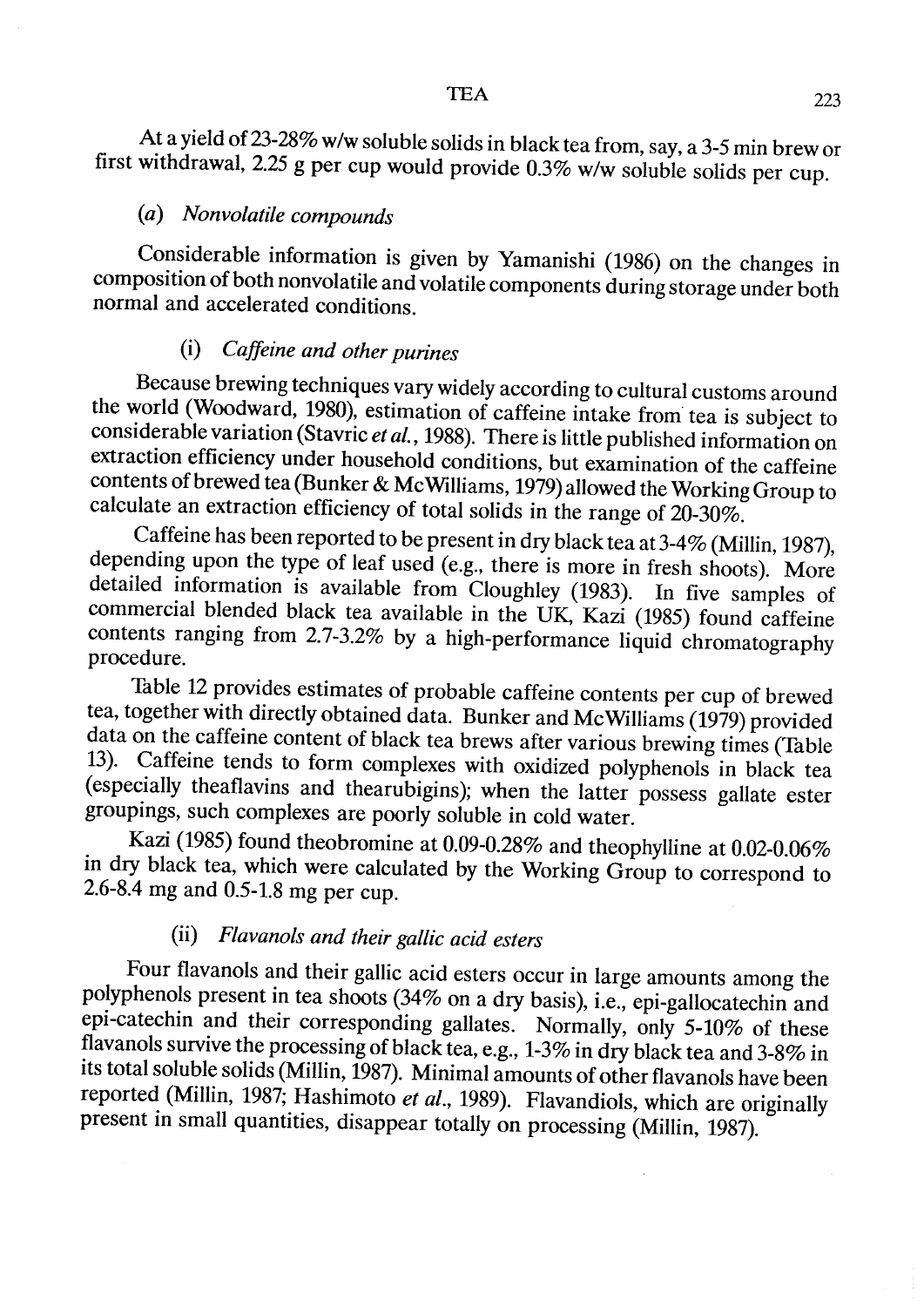| Reference                                 | Type of brew                                                     | Caffeine content     |                                 |
|-------------------------------------------|------------------------------------------------------------------|----------------------|---------------------------------|
|                                           |                                                                  | Average              | Range                           |
| Kazi (1985)                               |                                                                  |                      | $[57-67]^a$                     |
| Barone & Roberts (1984)                   | <b>Bag</b><br>Leaf tea<br><b>Bag</b><br>Instant tea<br><b>NS</b> | 42<br>41<br>28<br>27 | 30-48<br>28-44<br>24-31<br>8-91 |
| US Food and Drug Administration<br>(1984) | NS (US brands)<br>NS (imported brands)                           | 40<br>60             | $20 - 90$<br>$25 - 110$         |

#### Table 12. Caffeine content of black tea brews

~stimates basd upon average caffeine content in dry black tea of 3.0% (Kazi, 1985) and range given for 85-100% extraction efficiencies on addition of 150 ml boiling water; 2.25 g tea per cup

NS, not specified; -, not reported

| Type of tea    | Weight of<br>tea leaf $(g)$ | Caffeine content (mg/140 ml; mean $\pm$<br>SD) with brewing time of: |            |            |  |
|----------------|-----------------------------|----------------------------------------------------------------------|------------|------------|--|
|                |                             | $1$ min                                                              | 3 min      | 5 min      |  |
| <b>Bagged</b>  |                             |                                                                      |            |            |  |
| <b>Black</b>   |                             |                                                                      |            |            |  |
| <b>Brand A</b> | <b>NS</b>                   | $33 + 0.4$                                                           | $46 + 7.0$ | $50 + 5.0$ |  |
| <b>Brand B</b> | <b>NS</b>                   | $29 + 0.2$                                                           | $44\pm6.0$ | $48 + 4.8$ |  |
| <b>Brand C</b> | <b>NS</b>                   | $21 + 1.0$                                                           | $35 + 1.8$ | 39±2.4     |  |
| Oolong         | <b>NS</b>                   | $13 + 2.9$                                                           | $30 + 1.7$ | 40±1.6     |  |
| I eaf          |                             |                                                                      |            |            |  |
| Black, Brand A | 3                           | $31 \pm 1.1$                                                         | $38 + 1.9$ | $40 + 6.7$ |  |
| Black, Brand E | 1.7                         | $19 + 2.7$                                                           | $25 + 1.7$ | $28 + 3.3$ |  |
| Oolong         | $\overline{2}$              | $17 + 0.3$                                                           | $20 + 0.6$ | $24 + 0.2$ |  |

## Table 13. Mean caffeine content by brand and brewing time of black and Oolong teas $a$

aFrom Bunker & McWi1iams (1979)

NS, not stated; bag used as purchased, one bag per cup of beverage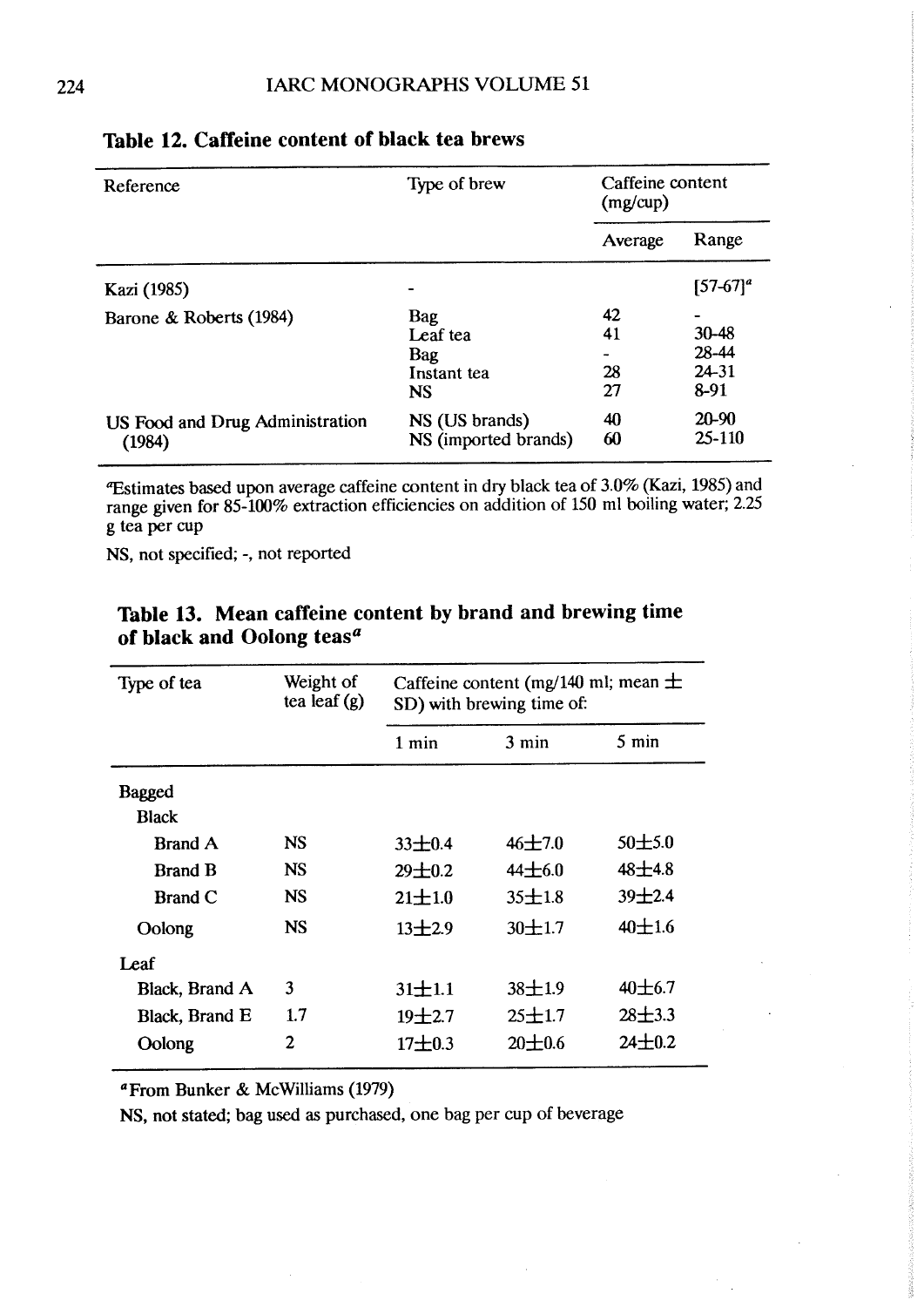## (iii) Flavonols and their glycosides

Three flavonols are present: kaempferol (see IARC, 1983a), quercetin (see IARC, 1983b) and myricetin, predominantly as their 3-glycosides. A portion survives the processing stages unchanged and is present in the final product (Milin, 1987).

## (iv) Phenolic acids and depsides

A depside is an ester formed by the condensation of two naturally occurring hydroxy acids. Gallic acid is the most important phenolic acid, while theogallin (3-galloylquinic acid) is the major depside, up to  $4\%$  occurring in dry black tea, and is substantially water soluble. The depsides are often referred to as hydrolysable tannins and are the gallo-equivalent of chlorogenic acid in coffee. They are virtually unchanged by processing (Milin, 1987).

## (v) Theaflavins and their gallates

These are of major significance in determining the quality and flavour of tea. They are formed in black tea by oxidation of quinones derived from the epicatechins. They are present to the extent of 1-2% in dry black tea and are substantially water extractable (Milin, 1987).

#### (vi) Bisflavanols

Bisflavanols result from the condensation of *ortho*-quinones, derived from the gallocatechins. They are present at low levels (2-4%) in black tea and are largely water extractable (Milin, 1987).

#### (vii) Thearubigins

Thearubigin is a collective name for the largely unidentified, highly coloured flavanol oxidation products. They are highly heterogeneous in molecular weight and molecular structure and comprise a significant proportion of non-dialysable materiaL. They are often structurally linked to small quantities of peptides or proteins. Their quantity in dry black tea has been given as 10-20% (Ullah et al., 1984), and they are substantially water extractable.

#### (viii) Amino acids and peptides

These compounds are present to a significant extent in black tea (5% on a dry basis); among the amino acids, theanine (y-N-ethylglutamine) is a major component (Millin, 1987).

#### (ix) Other organic acids

These comprise only a small proportion of black tea (0.5%) and are water extractable (see Table 10).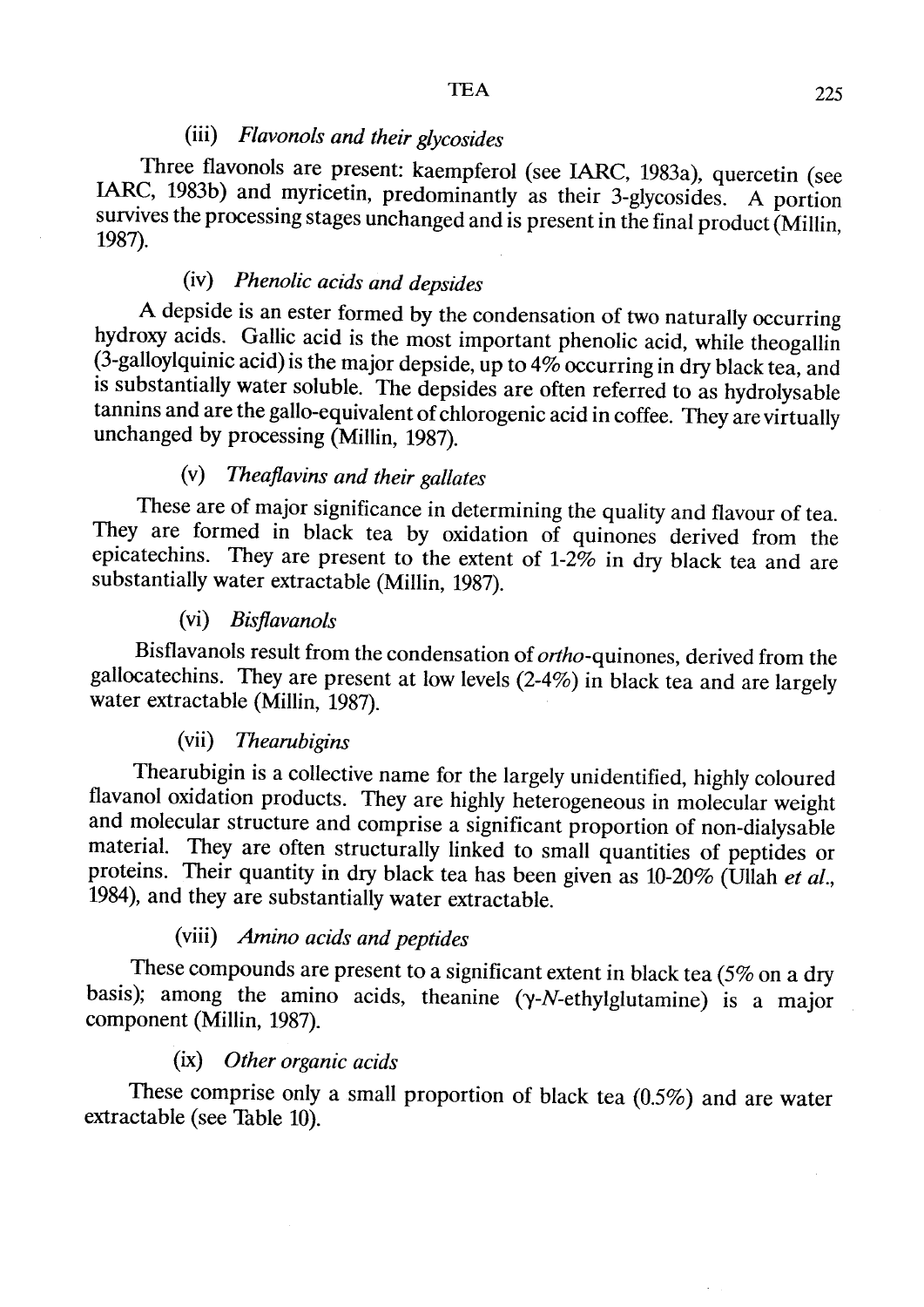#### (x) Trace elements

MineraIs including fluoride and potassium are present in black and green teas. The tea plant is known to accumulate aluminium and manganese (Graham, 1984).

#### (xi) Other nonvolatile compounds

The remaining compounds consist of partially soluble proteins, polysaccharides, lignins and sugars (monosaccharides).

#### (b) Volatile substances

van Straten et al. (1983) compiled quantitative data on 56 volatile substances in black tea; 404 such compounds were listed by Maarse and Visscher (1986). Volatile essences (obtained by steam distilation) were reported ta account for only 0.02% by weight of black tea, i.e., 200 mg/kg (Sanderson, 1972). It is notable that different groups of workers emphasize different groups of substances as being important to the flavour of tea.

#### (i) Carbonyls

van Straten et al. (1983) listed quantatitive data for nine aliphatic and two aromatic aldehydes. The quantities reported are generally very small, except that for trans-2-hexenal (1.6-25 mg/kg) derived from lipids in the mature leaf; this compound is generally recognized as being undesirable with regard to flavour.

van Straten et al. (1983) listed only one ketone and one diketone, both aliphatic, present in very small quantities  $(0.004-0.2 \text{ mg/kg})$ .  $\beta$ -Ionone, a mixed alicyclicaliphatic ketone, is regarded as important for flavour and has been quantified by Skobeleva et al. (1979) at 1.3-4.4 mg/kg (0.13-0.44 mg %) in a range of black teas. 2,3-Butanedione (diacetyl) is reported to be present (Wickremasinghe & Swain, 1965) at 0.01-0.2 mg/kg [corresponding to 0.02-0.45  $\mu$ g per cup (2.25 g/cup black tea)). Small quantities (0.05 mg/l) of methylglyoxal were reported in black tea by Nagao et al. (1986); 2.4 mg/kg  $(0.7 \mu g)$  per serving) were reported in instant tea (Hayashi & Shibamoto, 1985).

#### (ii) Alcohols

Quantitative data are reported by van Straten et al. (1983) for 15 aliphatic alcohols, including citronellol and geraniol. Higher quantities of linalool and its oxides, citronelIol and geraniol are present in more 'flavourful' teas (e.g., from India) than in lower grades (e.g., from Georgia) (Skobeleva et al., 1979). The listing by von Straten et al. (1983) included three other alcohols: benzyl alcohol, 2-phenylethanol and  $\alpha$ -terpineol. Of the simpler aliphatic alcohols, 1-butanol is reported to be present in the largest quantity (12-89 mg/kg); of the others, linalool is reported at 1-29 mg/kg.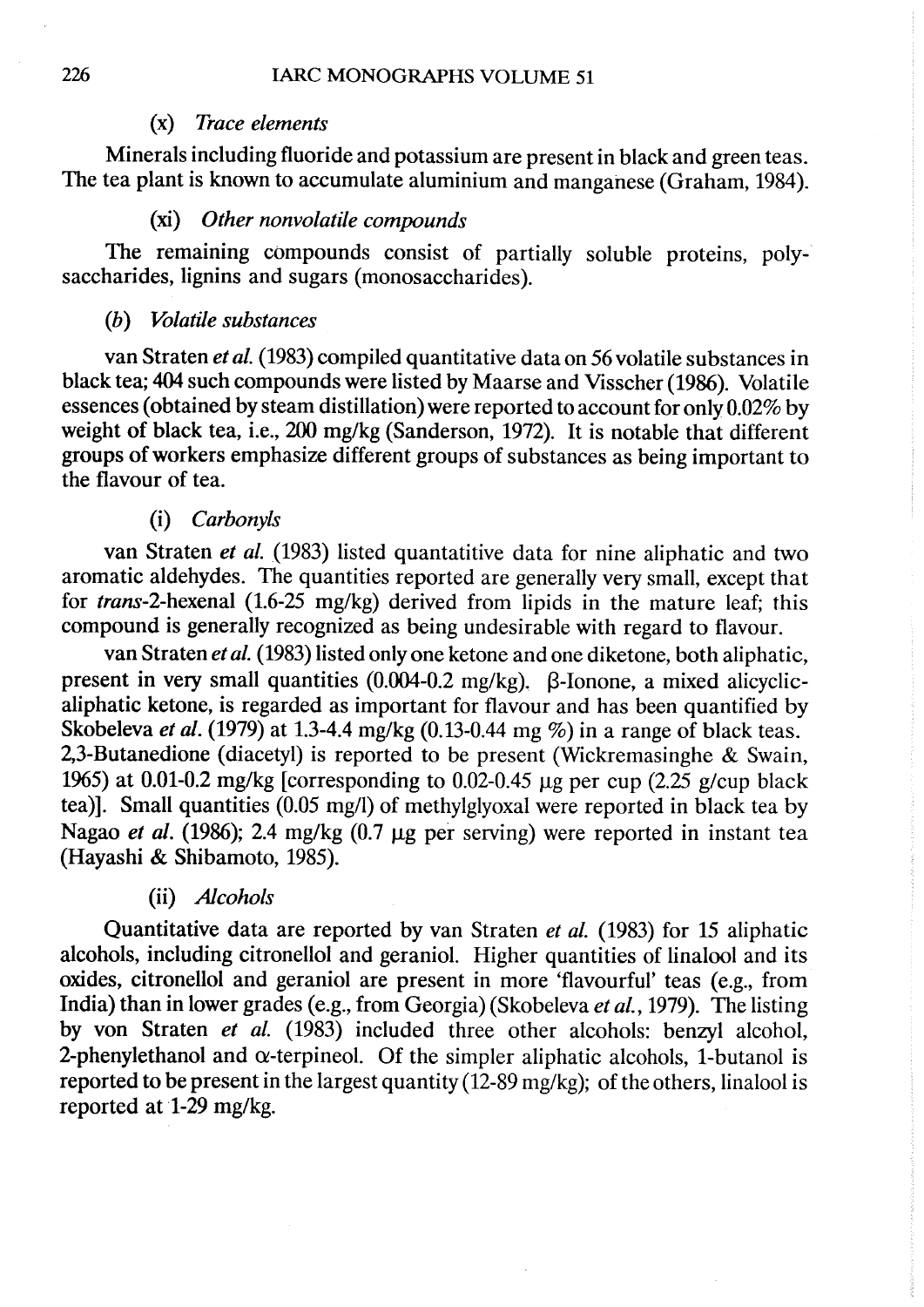#### (iii) Volatile acids

Maarse and Visscher (1986) listed 72 volatile acids in black tea. van Straten et al. (1983) gave quantitative data for only three of these: formic, acetic and butanoic acids were reported at levels of 0.4, 5.3 and 1.0 mg/kg, respectively, in one sample.

### (iv) Esters

Quantitative data on five aliphatic and three aromatic esters were listed by van Straten et al. (1983). The largest reported amount is for hexyl benzoate, at 4-22 mg/kg; methyl salicylate is present at 4.8-4.9 mg/kg.

### (v) Nitrogen compounds

Two amines have been reported to be present in substantial quantities: ethylamine at 288 mg/kg and propylamine at 20-29 mg/kg (van Straten et al., 1983). Although a number of  $\tilde{N}$ , N/S and  $\tilde{N}/O$ -heterocyclic compounds have been reported (see Table 9), none has been quantified. Yamanishi (1986) reported the occurrence of benzyl cyanide and indole in black tea.

### (vi) Furans

Two complex furans were listed by van Straten et al. (1983): one, cis-5-(2-hydroxyisopropyl)-2-methyl-2-vinyltetrahydrofuran, was reported ta occur at 4-20 mg/kg.

### (vii) Sulfur compounds

Methylthiomethane was reported to be present in black tea at 0.05-0.1 mg/kg (van Straten et al., 1983)

#### (viii) Phenols

Eleven phenols were listed as present (Maarse & Visscher, 1986); only phenol was quantified and found at 7-15 mg/kg (Skobeleva et al., 1979).

## (ix) Epoxides

cis- and trans-Linalool oxides were reported to be present in small amounts (Saijo & Kuwabara, 1967). Yamanishi (1986) additionally identified pyranoid and furanoid forms of these two substances. In conjunction with linalool itself, they are regarded as being important for flavour.

## (x) Hydrocarbons

Twenty-two hydrocarbons have been reported in black tea (Maarse & Visscher, 1986). Ruschenburg (1985) reported quantities of polycyclic aromatic hydrocarbons ranging from  $0.5$  to  $3.12 \mu$ g/kg in 11 samples of black tea. Four other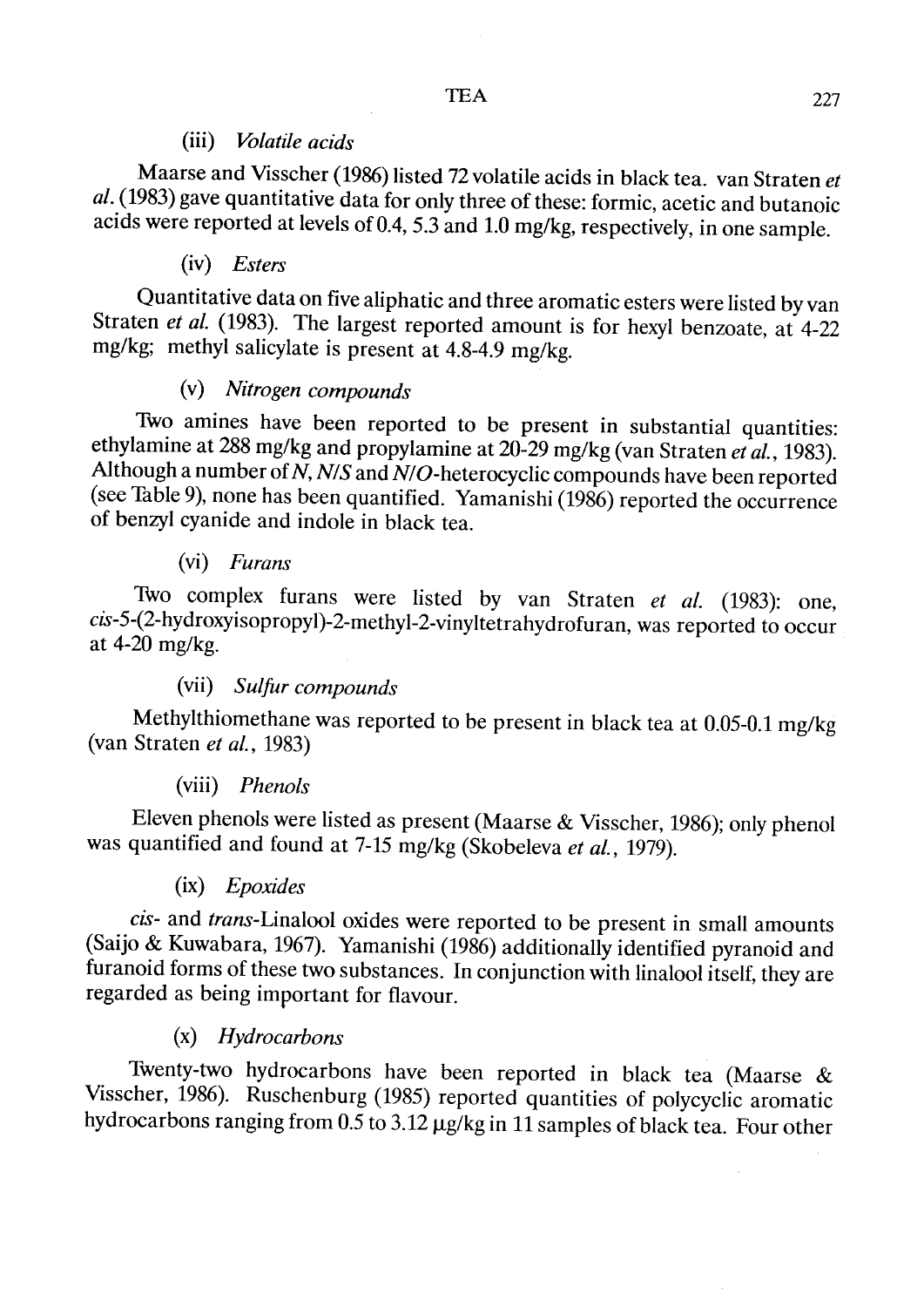samples of black teas had levels ranging from 13.3 to 18.7  $\mu$ g/kg; 51.5-64.6  $\mu$ g/kg were found in five samples of smoked tea. In a 5-min black tea brew, the quantities were less than  $0.01 \mu g/l$ .

#### (xi) Hydrogen peroxide

The hydrogen peroxide content of tea brews was found to increase with the length of incubation and the concentration of tea: for example, a solution of 1 mg/ml tea contained 11.8 nmol/ml [0.4 µg/ml] hydrogen peroxide 1 min after it was prepared; a solution of 0.5 mg/ml tea contained 270.4 nmol/ml [9.2  $\mu$ g/ml] hydrogen peroxide after standing at 30°C for about 24 h (Ariza et al., 1988).

#### (xii) Summarized data

Table 14 gives estimates of the contents per cup of the groups of volatile compounds considered above. The approximate calculated total is 570 mg/kg  $(0.06\%)$  in black tea, which is higher than the figure obtained for essence weight (0.02%). (The Working Group suggested that the determined quantity of amines had been overestimated.)

| Group             | Number<br>identified <sup>a</sup> | Number<br>quantified <sup>b</sup> | Total average amount $(mg/cup)^c$                      |
|-------------------|-----------------------------------|-----------------------------------|--------------------------------------------------------|
| Carbonyls         | 102                               | 13                                | 0.115 (mainly <i>trans</i> -2-hexanol and hexanal)     |
| <b>Alcohols</b>   | 39                                | 18                                | 0.31 (mainly 1-butanol, linalool, 2-phenyl<br>ethanol) |
| <b>Acids</b>      | 72                                | 3                                 | 0.013 (mainly acetic acid)                             |
| <b>Ester</b>      | 52                                | 8                                 | 0.074 (mainly hexyl benzoate)                          |
| Amines            | 12                                | 2                                 | 0.68 (substantially ethylamine)                        |
| Sulfur compounds  | 13                                |                                   | 0.0002                                                 |
| <b>Phenols</b>    | 11                                |                                   | $0.015 - 0.034$                                        |
| <b>Furans</b>     | 12                                | 3                                 | 0.05                                                   |
| Epoxides/lactones | 20                                | 2                                 | 0.014                                                  |
| Hydrocarbons      | 22                                | 3                                 | 0.0001                                                 |
| Others            | 49                                |                                   |                                                        |
| Total             | 404                               | 54                                | $1.3$ (578 mg/kg)                                      |

Table 14. Estimated content of various groups of volatile compounds in brewed black tea

<sup>a</sup>From Maarse & Visscher (1986)

 $<sup>b</sup>$  From van Straten *et al.* (1983)</sup>

'Calculated by the Working Group asuming 100% extraction from 2.25 g of dry black tea

Table 15 provides quantitative data on the most abundant aroma compounds in a high-quality black Darjeeling tea (Schreier & Mick, 1984).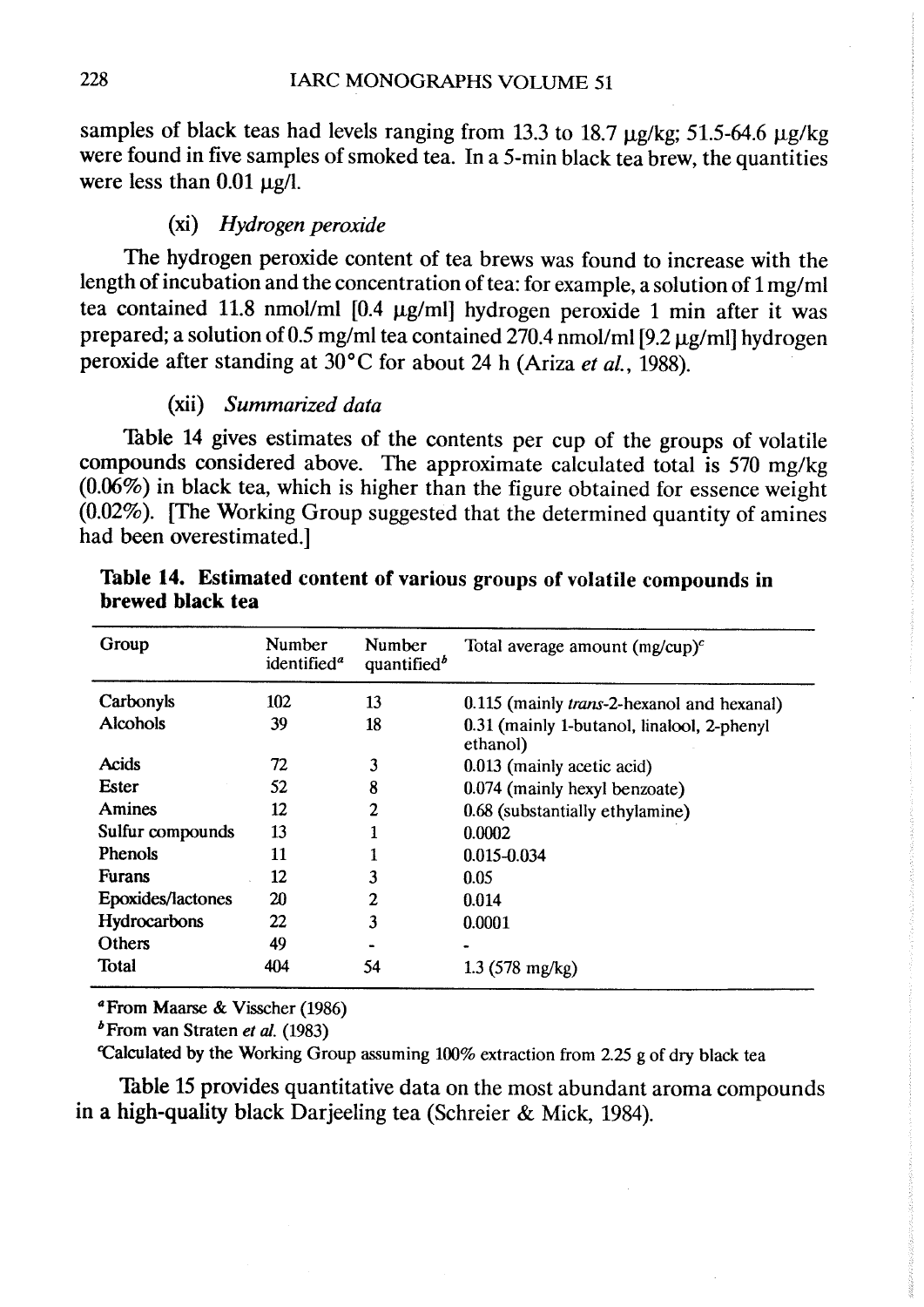| Component                     | Quantity (mg/kg) |
|-------------------------------|------------------|
| Linalool oxides               | 23               |
| Linalool                      | 18               |
| Geraniol and benzyl alcohol   | 7.5              |
| Methyl salicylate             | 5.5              |
| $cis-3$ -Hexen-1-ol           | 4.2              |
| 2-Phenylethanol               | 3.3              |
| <i>trans-2-Hexenal</i>        | 2.5              |
| Hexanal                       | 1.7              |
| $1-$ Penten $-3-$ ol          | 1.6              |
| trans-2-penten-1-ol           | 1.3              |
| Phenylacetaldehyde            | $1.3\,$          |
| trans, trans-2, 4-Heptadienal | $1.2\,$          |
| <i>trans</i> -2-Hexen-1-ol    | 1.2              |

Table 15. Principal aroma components in a dry Darjeeling tea $a$ 

"From Schreier & Mick (1984)

#### (d) Additives and contaminants

Allowable levels of pesticide residues are given by the US Department of Agriculture (1989). Most teas in international trade comply with these regulations.

Some black tea has traditionally been flavoured with various natural agents; the most famous is the 'Earl Grey' blend, prepared by the addition of oil of bergamot (main constituent, linalool) (Millin, 1987). Another popular additive is jasmine flowers, added at the time of drying to bath black and green tea. Lapsang Souchong teas are smoked during processing (Graham, 1984).

### 2.2 Compounds present in green tea and its beverage

The flavour of the green tea beverage is considered to depend upon a suitable balance between the largely unoxidized polyphenols and amino acids, especially theanine (Graham, 1984). The volatile fraction is derived from the original volatiles present in the fresh leaf and pyrolysis products produced during firing. Like black tea, the most important desirable flavour characteristics are associated with higher-boiling terpenid and aromatic substances (Milin, 1987). A total of 230 volatile compounds has been identified in green tea (Maarse & Visscher, 1986).

The quantitative data presented below refer to the content in dry green tea, assuming that the quantity of green tea used per cup is similar to that for black tea, i.e.,  $2.25-3.0$  g.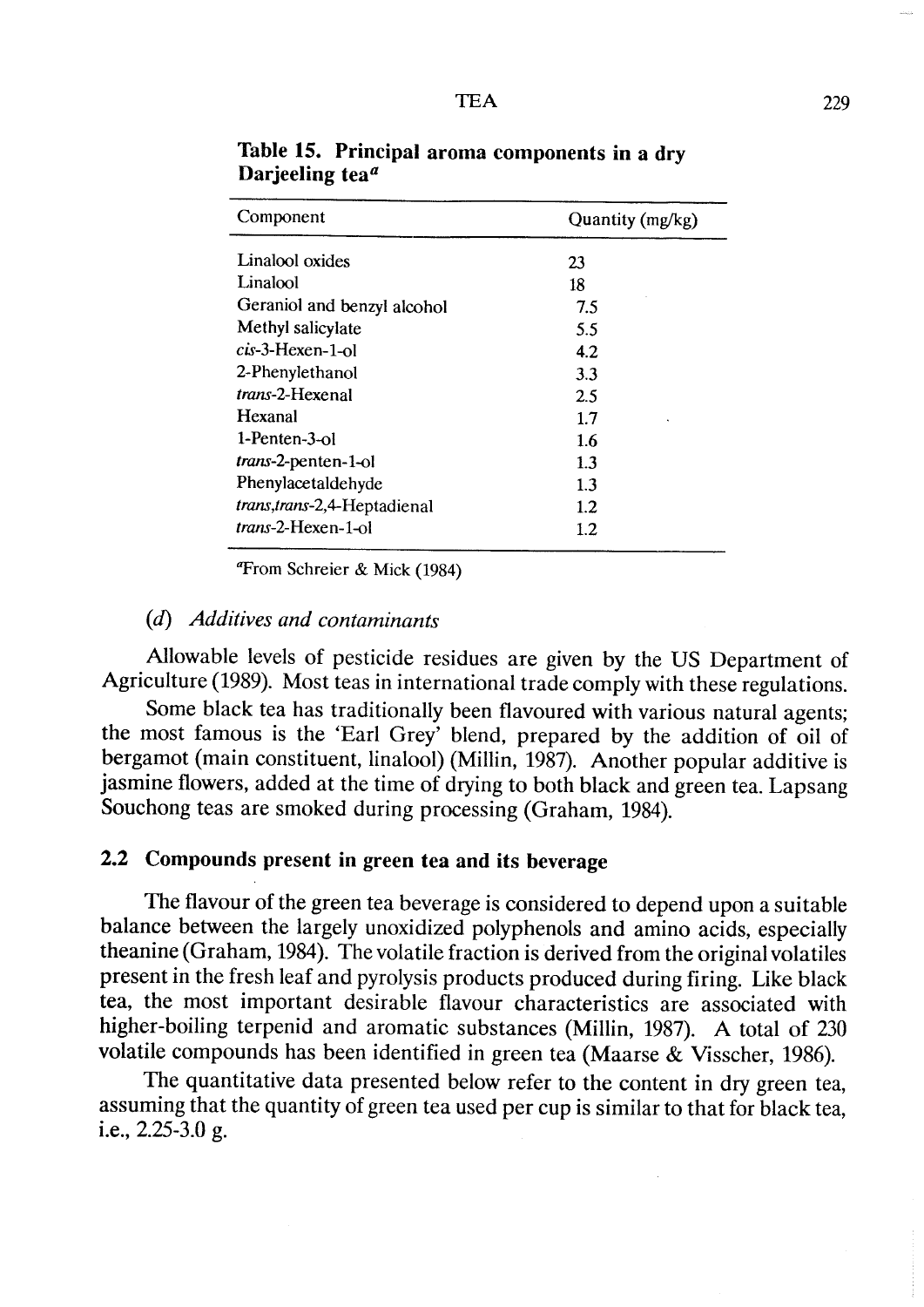(a) Nonvolatile compounds

(i) Caffeine

The caffeine content of green tea is similar to that of black tea (Table 16).

Table 16. Mean caffeine content by brand and brewing time of green tea $a$ 

| Type of tea    | Weight of tea<br>leaf(g) | Caffeine content (mg/140 ml;<br>mean $\pm$ SD) with brewing time of: |                 |                 |  |
|----------------|--------------------------|----------------------------------------------------------------------|-----------------|-----------------|--|
|                |                          | 1 min                                                                | $3 \text{ min}$ | $5 \text{ min}$ |  |
| <b>Bagged</b>  |                          |                                                                      |                 |                 |  |
| <b>Brand A</b> | <b>NS</b>                | $19 + 1.0$                                                           | $33 + 2.7$      | $36 + 2.7$      |  |
| <b>Brand B</b> | <b>NS</b>                | $9 + 0.2$                                                            | $20 + 0.2$      | $26 \pm 0.2$    |  |
| Leaf           |                          |                                                                      |                 |                 |  |
| <b>Brand A</b> | 2.7                      | $28 \pm 1.5$                                                         | $33\pm5.8$      | $35 \pm 1.6$    |  |
| <b>Brand C</b> | 1.2                      | 15±0.1                                                               |                 | $20 \pm 1.8$    |  |
| Pan-fired      | 17                       | $14 \pm 0.9$                                                         | $20 + 2.7$      | $21 + 3.5$      |  |

 $\text{Trom Bunker} \& \text{McWilliams} (1979)$ 

NS, not stated; bag used as purchased, one bag per cup of beverage

#### (ii) Flavanols, flavonols and their glycosides

As no 'fermentation' is involved, there is very little polyphenol oxidation; polyphenols amount to 38% of the total soluble solids of dry extract (Graham, 1984).

#### (ii) Phenolic acids and their depsides

Depsides are present in the green tea shoots and are largely unchanged by processing (Millin, 1987).

## (iv) Theaflavins and thearubigins

Green tea has little or none of these transformation products.

(v) Ascorbic acid

Ascorbic acid (vitamin C) is present in green tea at an average level of 2.0-2.5 g/kg (Yamanishi, 1986).

#### (vi) Amino acids and peptides

Theanine  $(\gamma$ -N-ethylglutamine) is the most important constituent of green tea, constituting some 4.70% of the dry weight of extract. Other free amino acids are present, in particular glutamic acid (0.50%), aspartic acid (0.50%) and arginine  $(0.74\%)$ ; others are present to a total of  $0.74\%$  (Graham, 1984).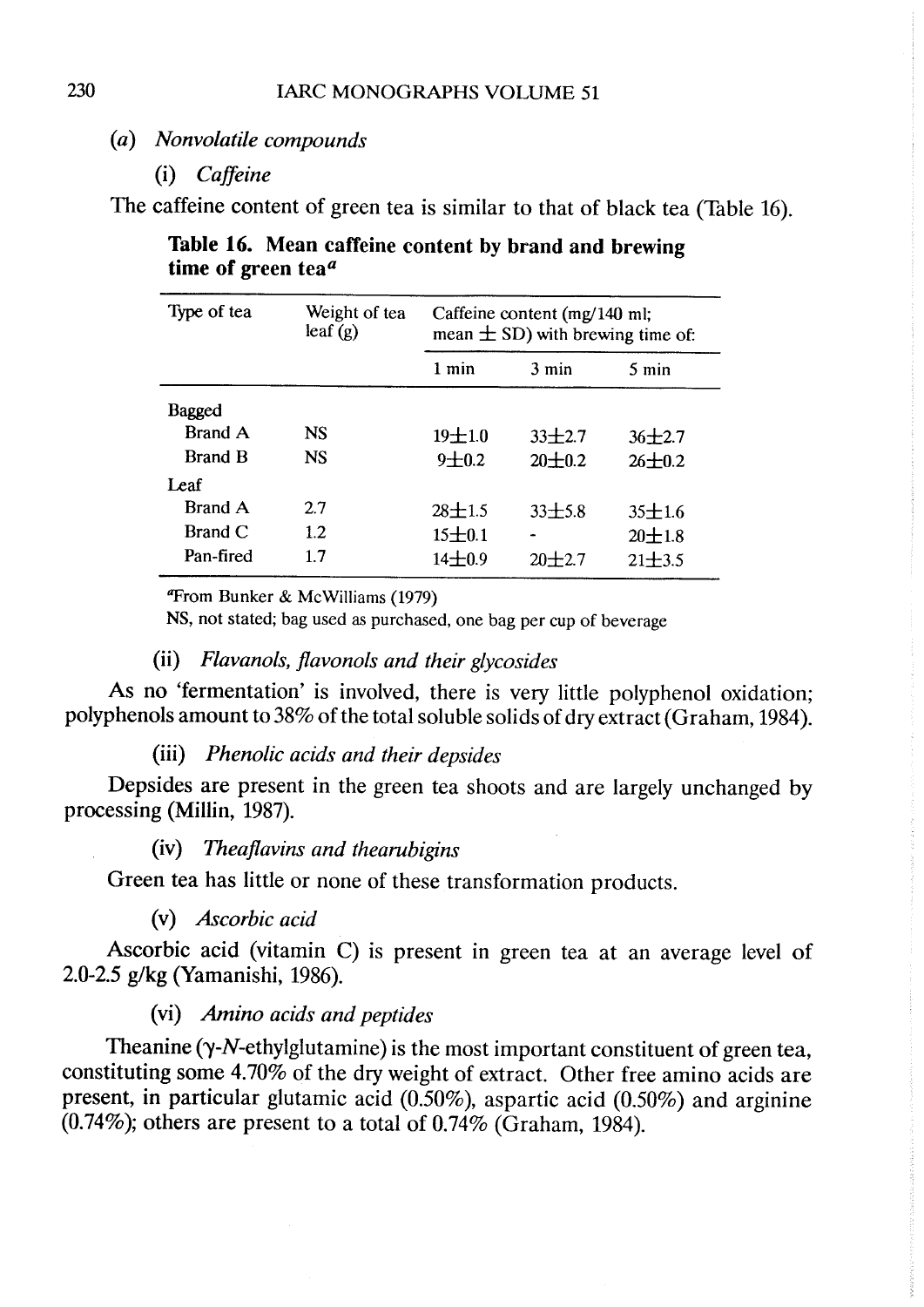#### (h) Volatile compounds

van Straten et al. (1983) listed data on 113 volatile compounds in green tea. The total volatile compound content is reported to be one-third to one-quarter of that in black tea, and quantitative data are available for a large number of compounds.

### (i) Carhonyls

van Straten et al. (1983) reported quantitative data for three aliphatic aldehydes, one aromatic aldehyde,  $\beta$ -cyclocitral and safranal. Only *trans*-2-hexenal was reported to be present in a significant quantity, i.e., 10 mg/kg. These authors also reported quantitative data for 13 complex ketones and diketones, aIl present in very small quantity, except  $\beta$ -ionone at 0.4-6.4 mg/kg. Traces of methylglyoxal have been reported in green tea (Nagao et al., 1986).

### (ii) Alcohols

van Straten et al. (1983) gave quantitative data for 26 a1cohols, including geraniol, nerol and linalool. The concentration of geraniol ranged from 0.2 to 13.8 mg/kg, and that of linalool from 0.4 to 50 mg/kg.

#### (iii) Acids

van Straten et al. (1983) reported that six aliphatic acids up to decanoic occurred at low levels.

#### (iv) Esters

van Straten et al. (1983) reported data for II mainly aliphatic esters, including methyl jasmonate (0.2 mg/kg).

#### (v) Nitrogen compounds

van Straten et al. (1983) reported ethylamine at 210-457 mg/kg and diphenylamine at 1.5 mg/kg. They also reported data on four pyrroles, two indoles and three pyrazines, presumably arising from the 'firing' stage, but in small quantities, except for indole at 1.2-9.7 mg/kg.

#### (vi) Furans

The same furans as in black tea are reported to be present in very small quantities.

#### (vii) Others

van Straten et al. (1983) reported figures for five lactones, benzylcyanide, three phenols, 1,2,4-trichlorobenzene and three epoxides. They also reported figures for 20 hydrocarbons, of which  $\delta$ -cadinene occurred in the largest amount (23.5 mg/kg).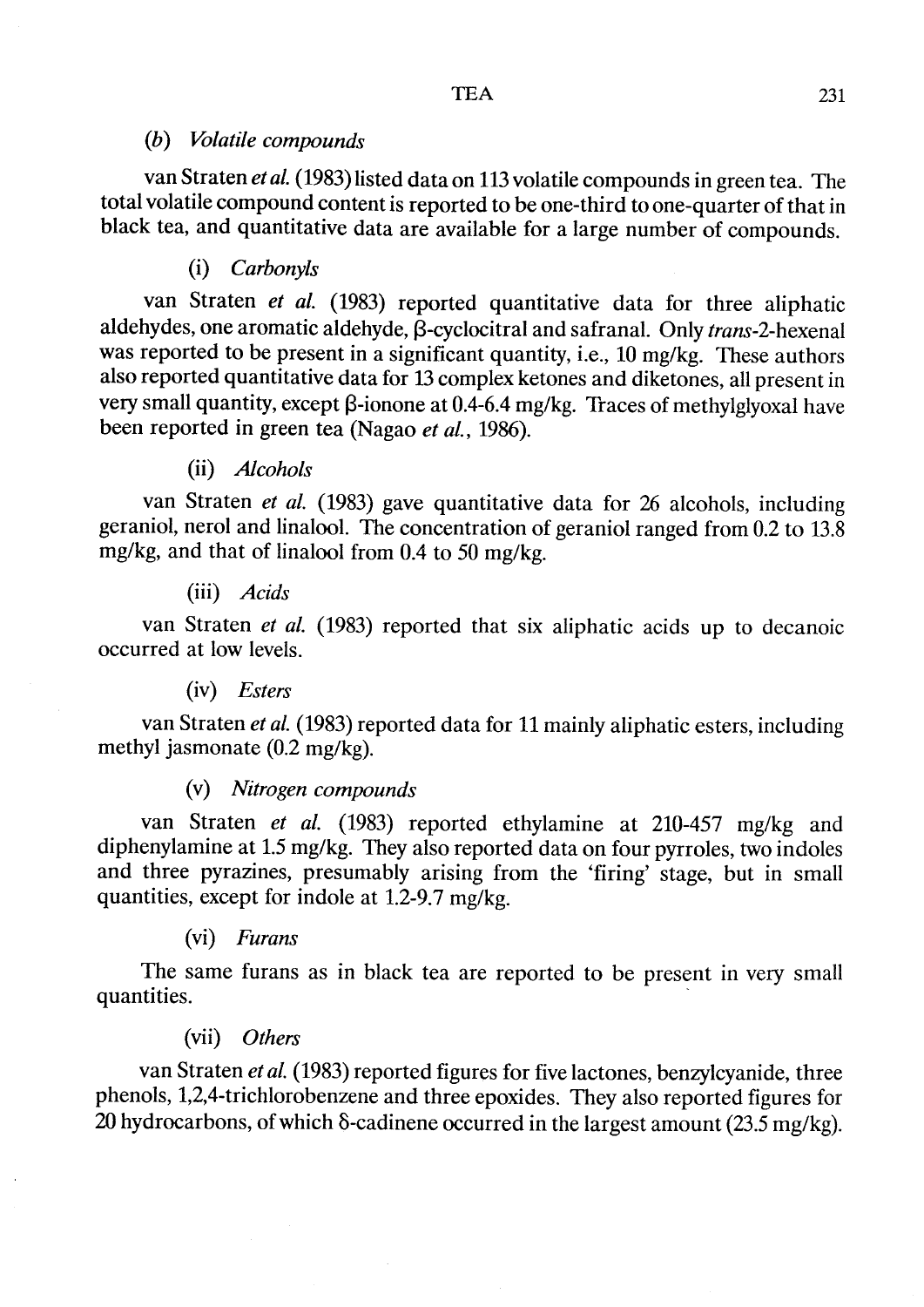#### (vii) Summarized data

Belitz and Grosch (1986) listed the percentages ofvolatile compounds, ranging from linalool (19.9%) and  $\delta$ -cadinene (9.4%) down to heptanol (0.1%). Table 17 gives estimates of the contents per cup of the groups of volatile compounds considered above.

| Group               | Number<br>identified <sup>a</sup> | Number<br>quantified <sup>b</sup> | Total average amount<br>$(mg/cup)^c$ |
|---------------------|-----------------------------------|-----------------------------------|--------------------------------------|
| Carbonyls           | 55                                | 19                                | 0.11                                 |
| Alcohols            | 34                                | 15                                | 1.1                                  |
| <b>Acids</b>        | 15                                | 6                                 | 0.007                                |
| <b>Esters</b>       | 20                                | 11                                | 0.0018                               |
| Amines              | 3                                 | 2                                 | 0.9 (mainly ethylamine)              |
| Pyroles and indoles | 10                                | 6                                 | 0.03                                 |
| Pyrazines           | 23                                | 3                                 | 0.0018                               |
| Phenols             | 14                                | 3                                 | 0.0039                               |
| <b>Furans</b>       | 8                                 | 7                                 | 0.048                                |
| Lactones            | 5                                 | 5                                 | 0.006                                |
| <b>Epoxides</b>     | 6                                 | 3                                 | 0.018                                |
| Hydrocarbons        | 30                                | 20                                | 0.15                                 |
| Others              | 7                                 | 28                                | 0.009                                |
| Total               | 230                               | 128                               | 2.4                                  |

Table 17. Estimated content of various groups of volatile compounds in brewed green tea

**Throm Maarse & Visscher (1986)** 

 $<sup>b</sup>$ From van Straten et al. (1983)</sup>

Calculated by the Working Group assuming  $100\%$  extraction from 3 g green tea

Kosuge et al. (1981) determined the aroma composition in high-quality pan-fired green Japanese teas. One example is shown in Table 18.

#### Table 18. Volatile compounds in a Japanese pan-fired green tea $a$

| %    |  |
|------|--|
| 17.9 |  |
| 16.1 |  |
| 9.5  |  |
| 8.8  |  |
| 7.5  |  |
| 7.0  |  |
|      |  |